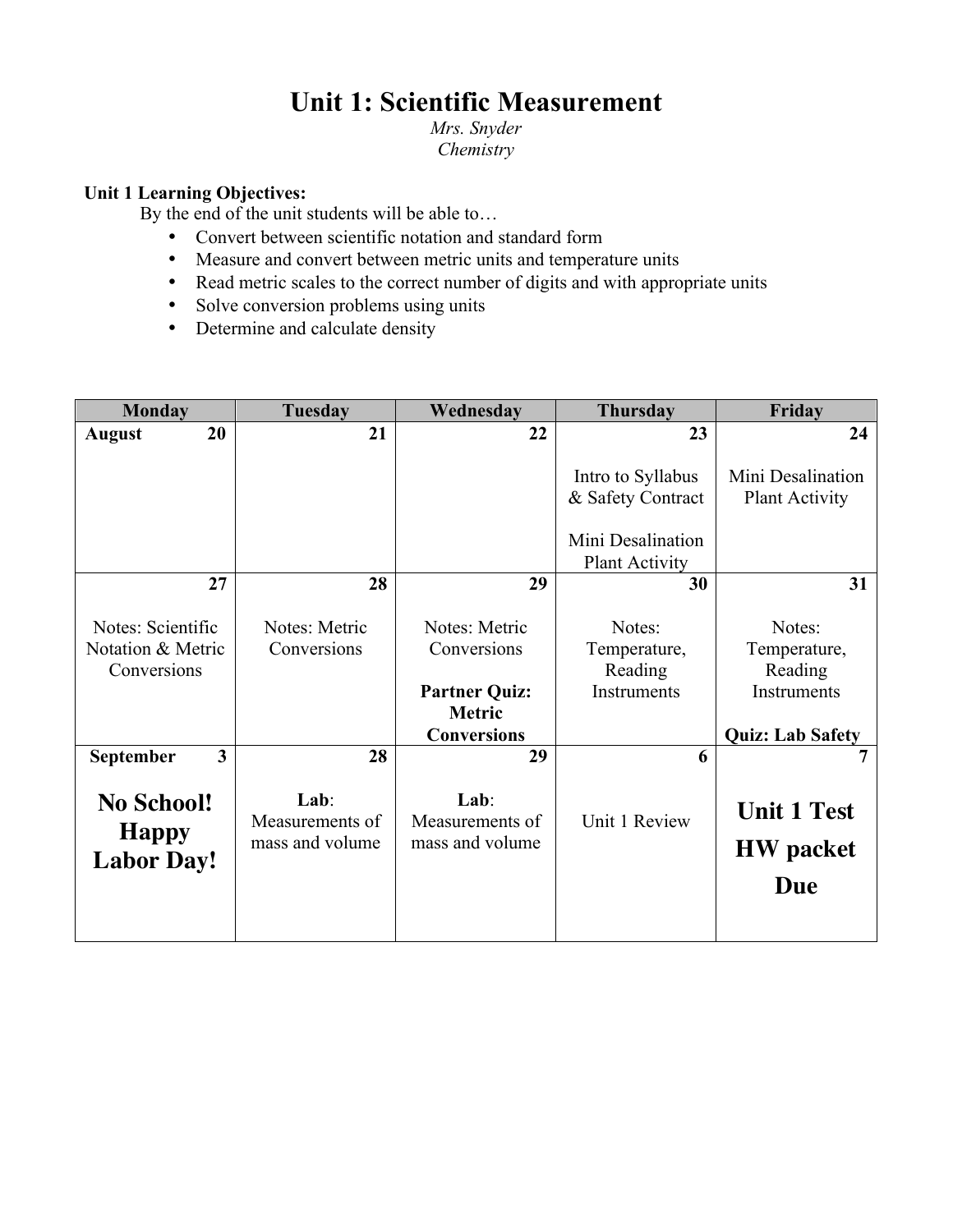#### **Scientific Notation:**

Scientists often measure vey large and very small numbers. For example, scientists can measure time periods as short as 0.000000000000001 seconds. But writing all of the zeros in this number can take a long time, and if written incorrectly can results in error. Therefore, scientists use *\_\_\_\_\_\_\_\_\_\_\_\_\_\_\_\_\_\_\_\_\_\_\_\_\_\_to write these numbers more compactly and more accurately.*

In scientific notation the above example  $(0.000000000000001)$  would be written as 1 x  $10^{-15}$ .

Scientific Notation consists of the following three parts:

**----------------------------------------------------------------------------------------------------------**



### To convert from *expanded notation to scientific notation:*

- Move the decimal to the right of the first integer.
- Count te number of spaces you moved the decimal (this number is the exponent)
- Numbers larger than 1 have a positive exponent
- Numbers smaller than 1 have a negative exponent

#### To convert from *scientific notation to expanded notation:*

- Move the decimal the number of spaces indicated by the exponent
- Positive exponent indicates the number is greater than 1
- Negative exponent indicates the number is less that 1

**Practice:** Convert from expanded notation to scientific notation

- 1. 0.00393
- 2. 45,000
- 3. 10
- 4. 45.872

# **Practice**: Convert from scientific notation to expanded form

- 1.  $7.4 \times 10^5$
- 2  $6.34 \times 10^{-7}$
- 3.  $6.90 \times 10^3$
- 4.  $5.983 \times 10^9$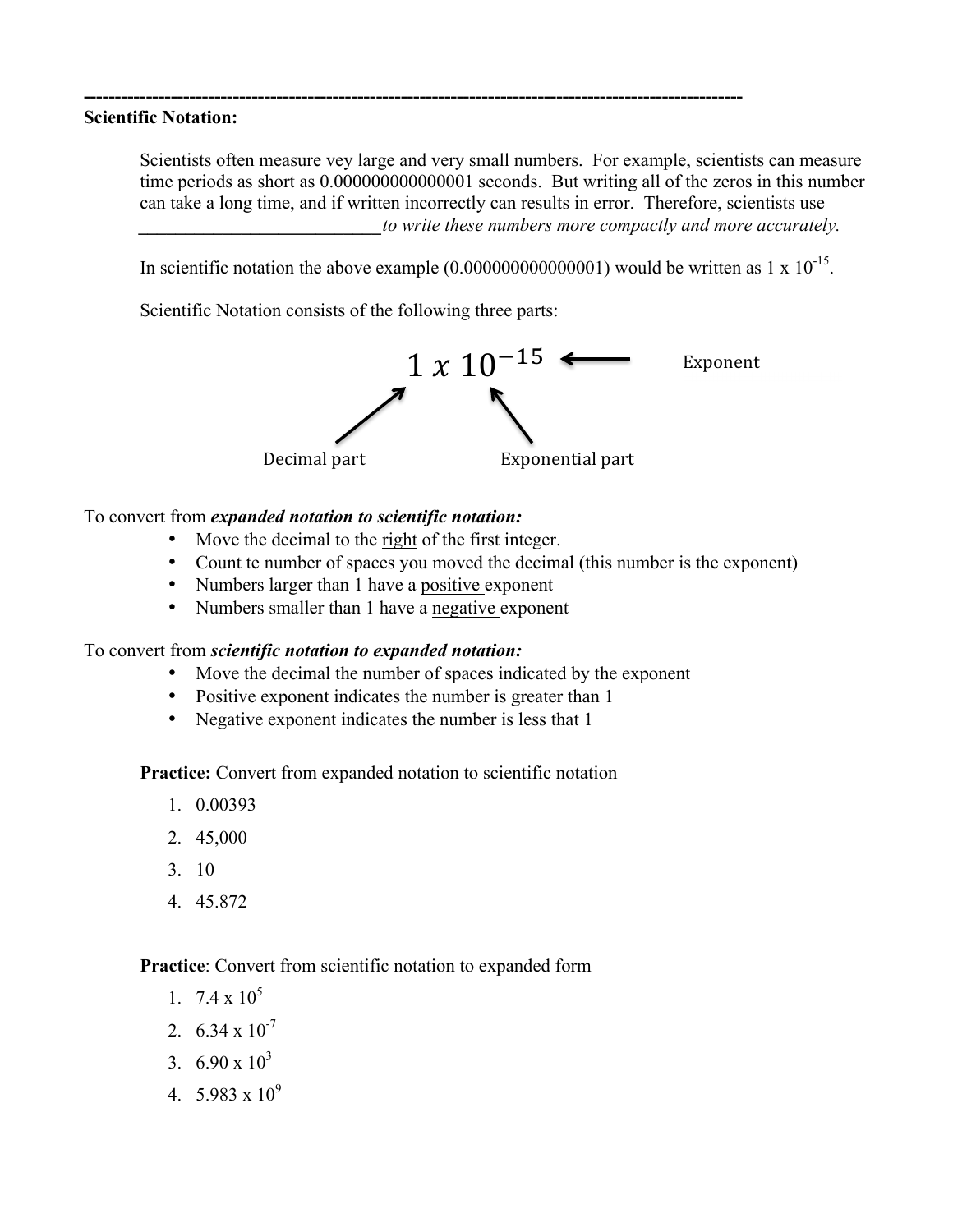# **The Metric System**

The metric system is based on powers of 10, so it is easy to use.

**----------------------------------------------------------------------------------------------------------**

| Prefix     | <b>Symbol</b>             | Magnitude       |
|------------|---------------------------|-----------------|
| Giga       | G                         | 10 <sup>9</sup> |
| Mega       | M                         | $10^6$          |
| Kilo       | $\mathbf k$               | $10^3$          |
| Hecto      | $\boldsymbol{\mathrm{h}}$ | $10^{2}$        |
| Deca       | da                        | 10              |
| Basic unit | -                         | 1               |
| Deci       | d                         | $10^{-1}$       |
| Centi      | c                         | $10^{-2}$       |
| Milli      | m                         | $10^{-3}$       |
| Micro      | $\mu$ (greek letter)      | $10^{-6}$       |
| nano       | n                         | $10^{-9}$       |

The Standard Units, and the ones that we will use in this class are:

| Quantity    | Unit              | <b>Symbol</b> |  |
|-------------|-------------------|---------------|--|
| Length      | meter             | m             |  |
| Mass        | Kilogram<br>*gram | kg<br>*g      |  |
| Time        | Second            | S             |  |
| Temperature | Kelvin            | K             |  |

**Practice**: Fill out the following chart based on the metric system

| ັ<br>Unit name | <b>Symbol</b> | magnitude                |
|----------------|---------------|--------------------------|
| Kilometer      | km            | $\overline{10}^3$ meters |
|                | $\mu$ L       |                          |
| centigram      |               |                          |
|                | nm            |                          |
|                |               | $109$ grams              |
| nanometer      |               |                          |
|                | dm            |                          |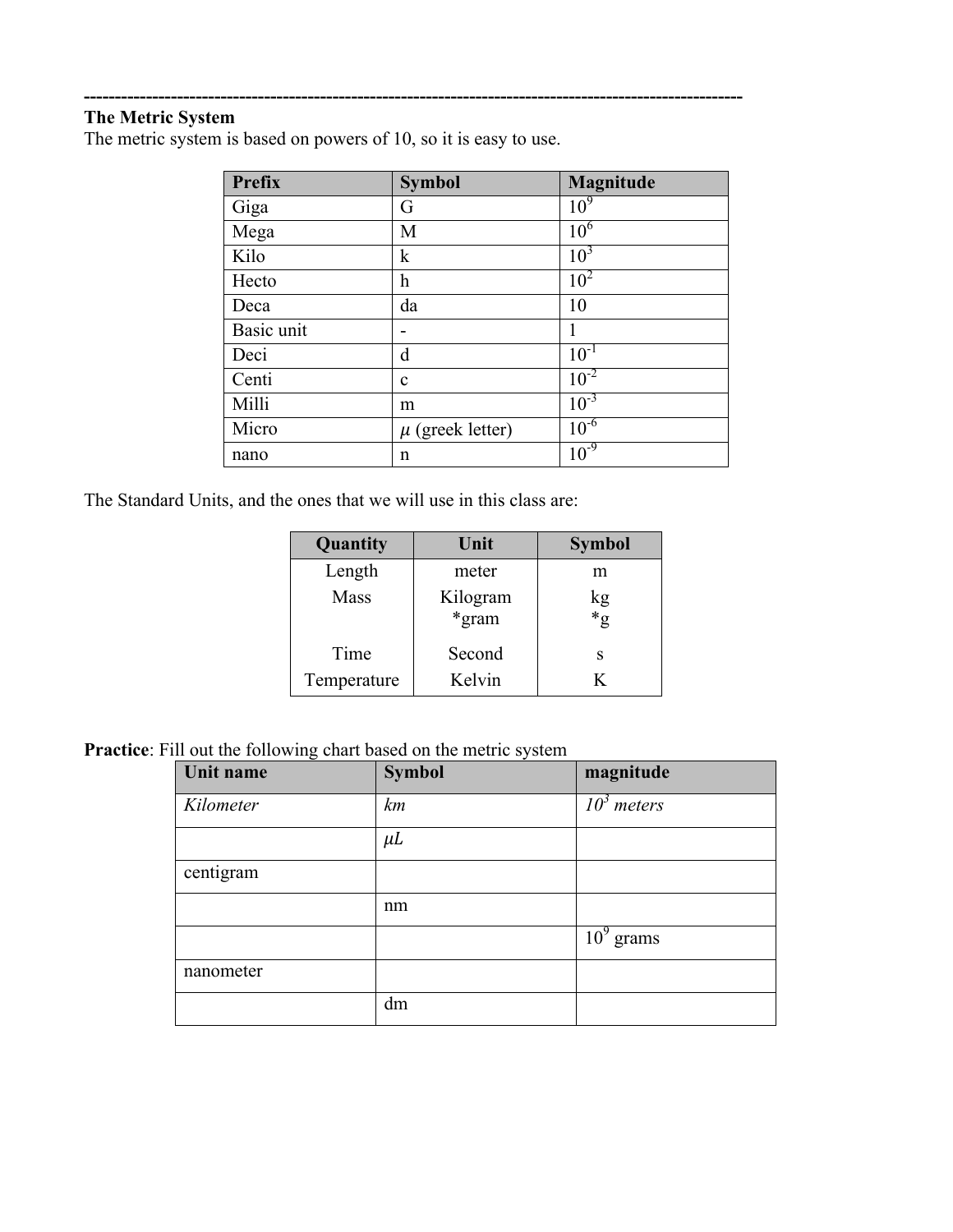#### **Converting Between Units:**

*Units should always be written in calculations*. Using the metric system you can convert between metric units without changing the value of the measurement. Units can also be converted from the metric systems to other common units.

**----------------------------------------------------------------------------------------------------------**

Converstion factors are consturcted from any two quantities known to be equivalent. For example 1 m is known to equal 100 cm. This known fraction or ration can be writen in any of the following ways.

 $1 m = 100 cm$  or  $1<sub>m</sub>$  $\overline{100 \text{ cm}}$  $\overline{or}$ 100 cm  $1<sub>m</sub>$ **Useful converstions to remember**  $1 \text{ inch} = 2.54 \text{ cm}$   $1 \text{ kg} = 2.204 \text{ lbs}$ 1 mile = 1.61 kilomters 1 oz. =28.35 g 1 gallon = 4.55 Liters 1 hectare =  $1000 \text{ m}^2$  = 2.47 acres  $1 \text{ mL} = 1 \text{ cm}^3$ 

**Practice:** Convert each of the following *One Step Problems:*

1. 548 mL into L

- 2. 10,000 kg into g
- 3. 8.5467 Mm into nm
- 4. 13.85 in into cm

#### *Multi-Step Problems:*

- 5. 0.33 cm into dm
- 6. 800 L into gallons
- 7. 176.8 ft into cm

#### *Conversions with squared and cubed units:*

In order for the units to cancel, the conversion factor must be squred or cubed in order for the units to cancel.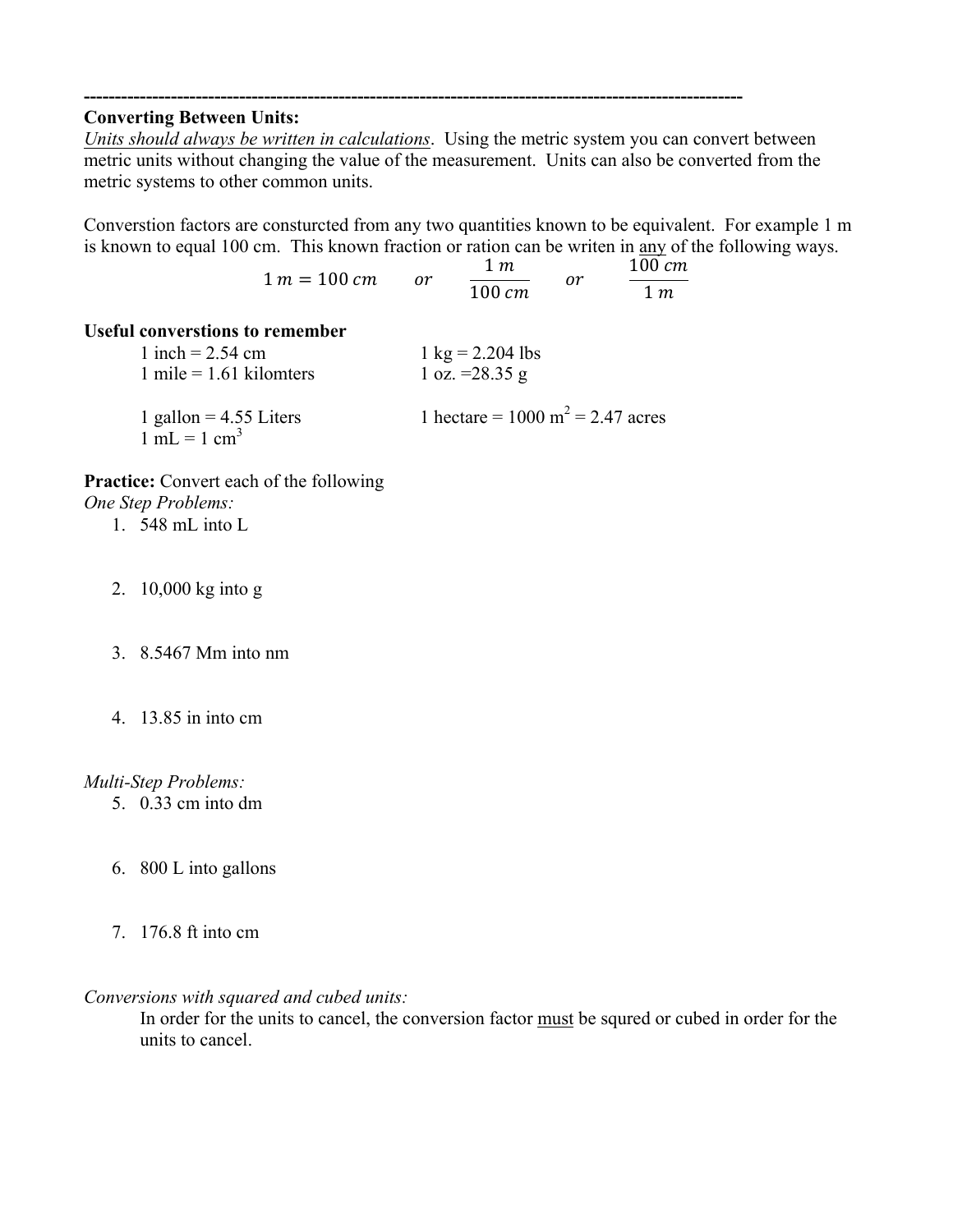Example: Convert 200 cm<sup>2</sup> into m<sup>2</sup>

Wrong:

Correct:

**Practice**: Covert the following

- 1. 3.4 x  $10^8$  cm<sup>3</sup> into m<sup>3</sup>
- 2. 8.325 in<sup>2</sup> into  $cm<sup>2</sup>$

# **Real World Word Problems:**

*ONE STEP Conversion practice* 

1. Your refrigerator probably contains  $8.5 \times 10^{24}$  molecules of ozone destroying CFCs. If each CFC molecule eventually results in the destruction of 100,000 Ozone molecules, how many Ozones will be destroyed when your fridge releases all of its CFC from a landfill?

# *Multi STEP Conversion practice*

- 1. If a bulb is rated 100 Watts, this means that it uses 100 Jouls of energy per second (100 J/s). An incandescent bulb typically can burn for 10,000 hours. How much energy will a 100 watt bulb use in its lifetime?
- 2. A 23 watt compact flourescent lamp (CFL) will burn for about 15,000 hrs. How much energy will it use in its lifetime?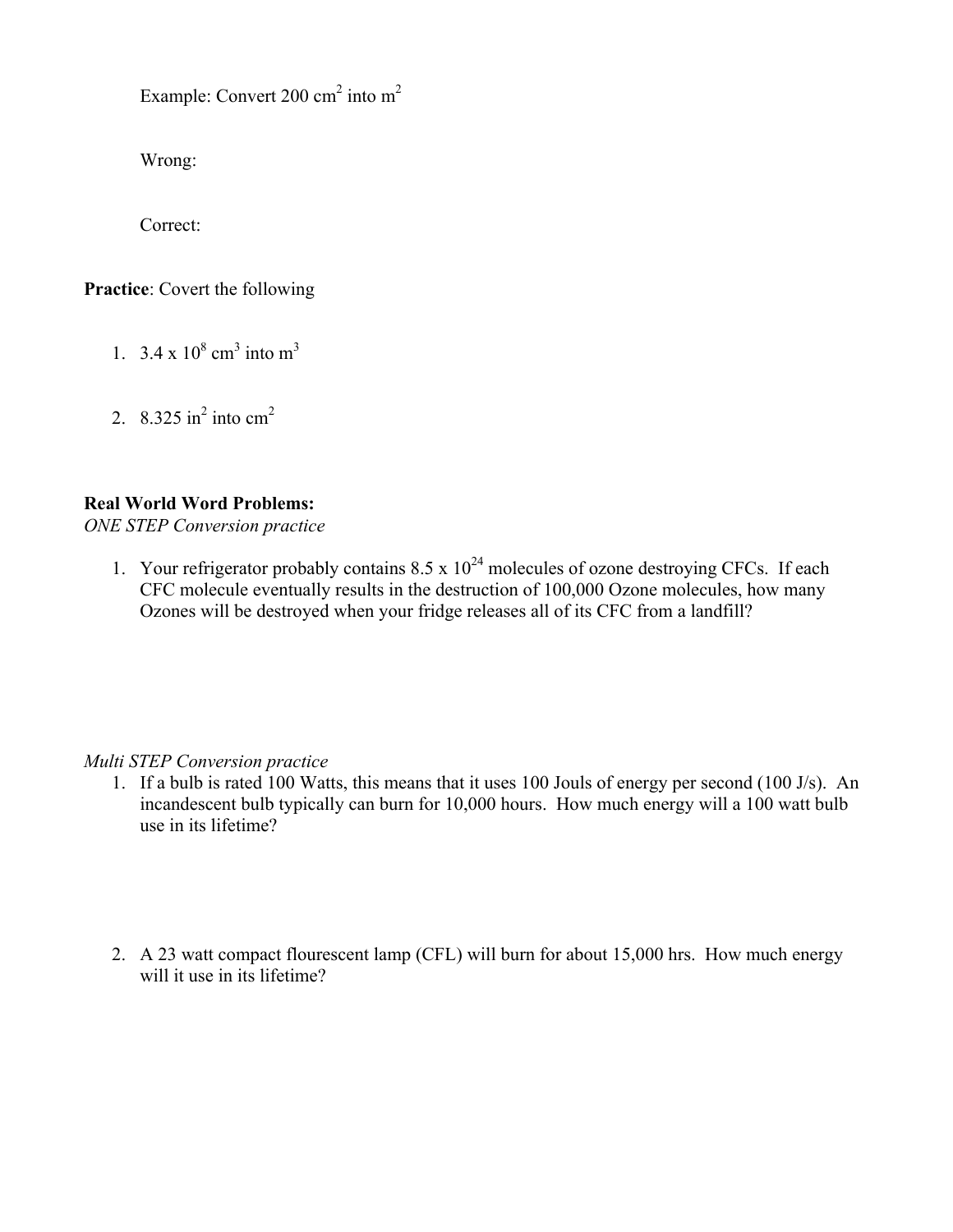- 3. Use the following information to answer the next questions. *A kilogram of coal can create 2.4 x 10<sup>4</sup> kJ of energy (electricity) A kilogram of caol also releases 2.93 kg of CO2 greenhouse gas.*
	- a. An average incandescent bulb will use  $3.6 \times 10^6$  kJ before it burns out. How many kg of  $CO<sub>2</sub>$  will be produced during the bulb's lifetime?
	- b. An avrage compact fluorescent bulb (CFL) will use 2.4 x  $10^6$  kJ in its lifetime. How many kg of  $CO<sub>2</sub>$  will be produced?

**---------------------------------------------------------------------------------------------------------- Temperature**

There are three scales for measuring temperature.

- (1) **Fahrenheit (F),** Gabriel Fahrenheit (1686-1736)
	- a. 0 F was set as the coldest temperature that could be obtained in a liquid in the lab, a mixture of salt, ice, and water; 32 F was set as the temperature of a mixture of ice and water
- (2) (2) **Celsius (C),** Anders Celsius (1701-1744)
	- a. 0  $\degree$ C was set as the freezing point of water and 100  $\degree$ C was set as the boiling point of water.
- (3) (3) **Kelvin (K),** Lord Kelvin, William Thomson (1824 -1907)
	- a. 0 K (also called "absolute zero") is the coldest temperature that is possible. At 0 K all molecular motion stops.

#### *Temperature Conversions*

The following equations can be used to convert between the different temperature scales.

$$
F = \frac{9}{5}(C) + 32 \qquad \qquad C = \frac{5}{9}(F - 32) \qquad \qquad K = C + 273
$$

Practice: Convert the following temperatures. Round to one decimal place.

- 1. 80℉ = \_\_\_\_\_\_\_\_\_\_\_\_ ℃ = \_\_\_\_\_\_\_\_\_\_\_\_\_\_\_\_ K
- 2.  $310 \text{ K} =$   $\text{C}$   $\text{C}$   $\text{C}$   $\text{C}$